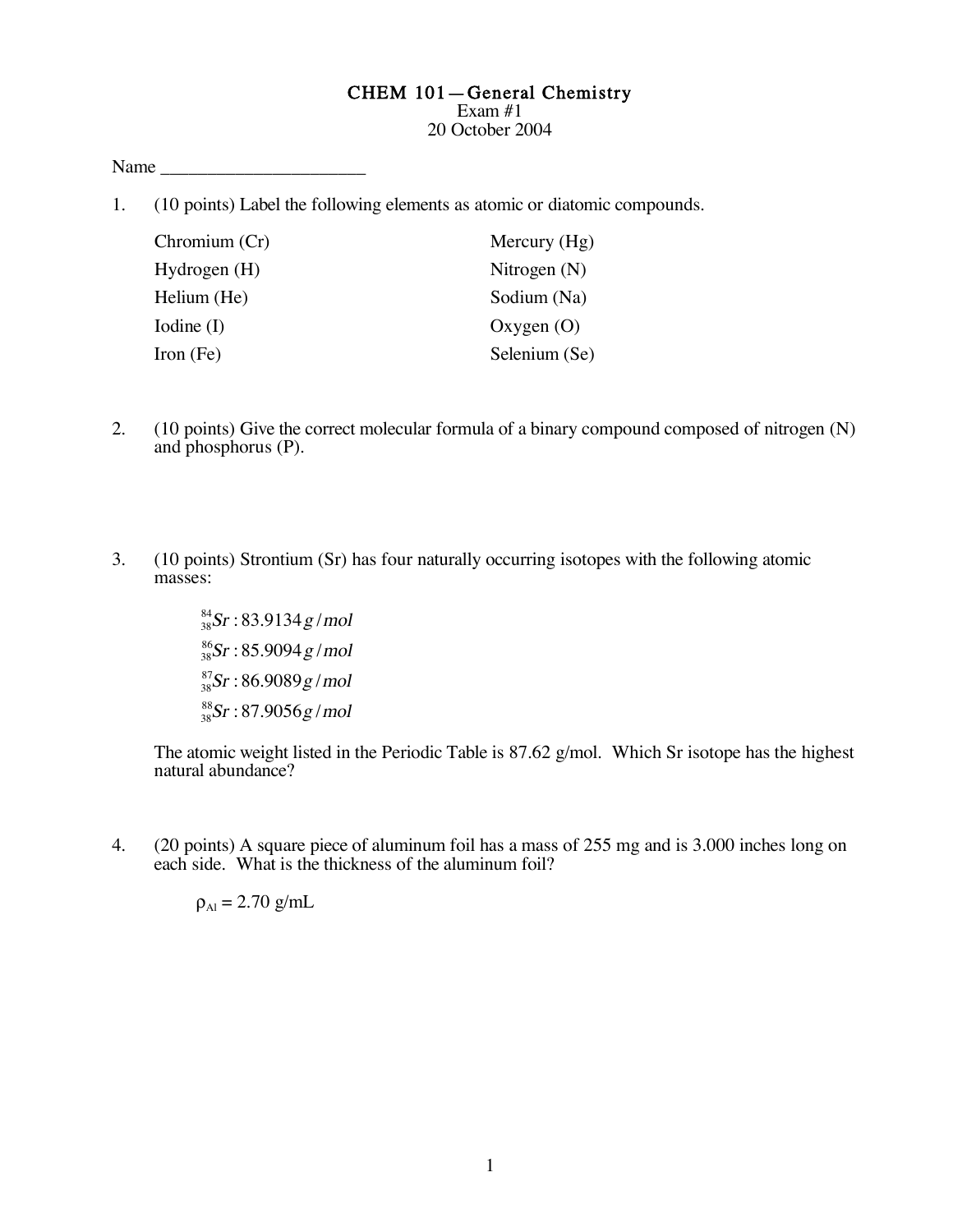5. (20 points) What volume do 8.349 x  $10^{11}$  molecules of water occupy at a temperature of 25 °C?

 $\rho_{\text{H2O}}(25 \text{ °C}) = 0.99707 \text{ g/mL}$ 

6. (20 points) Aspirin (acetylsalicylic acid) is made by reacting salicylic acid with acetic anhydride:

 $2 C_7H_6O_3 + C_4H_6O_3 \rightarrow 2 C_9H_8O_4 + H_2O$ 

If 1.826 g salicylic acid reacts with 0.675 g acetic anhydride to form 0.119 g water, how much aspirin is made in the reaction?

7. (20 points) A helium-filled balloon has a volume of 3.61 L. If 1.0000 mole of helium gas has a volume of 22.4, how many grams of helium are in the balloon? What is the mass of air displaced by the balloon?

 $MW<sub>air</sub> = 28.8$  g/mol